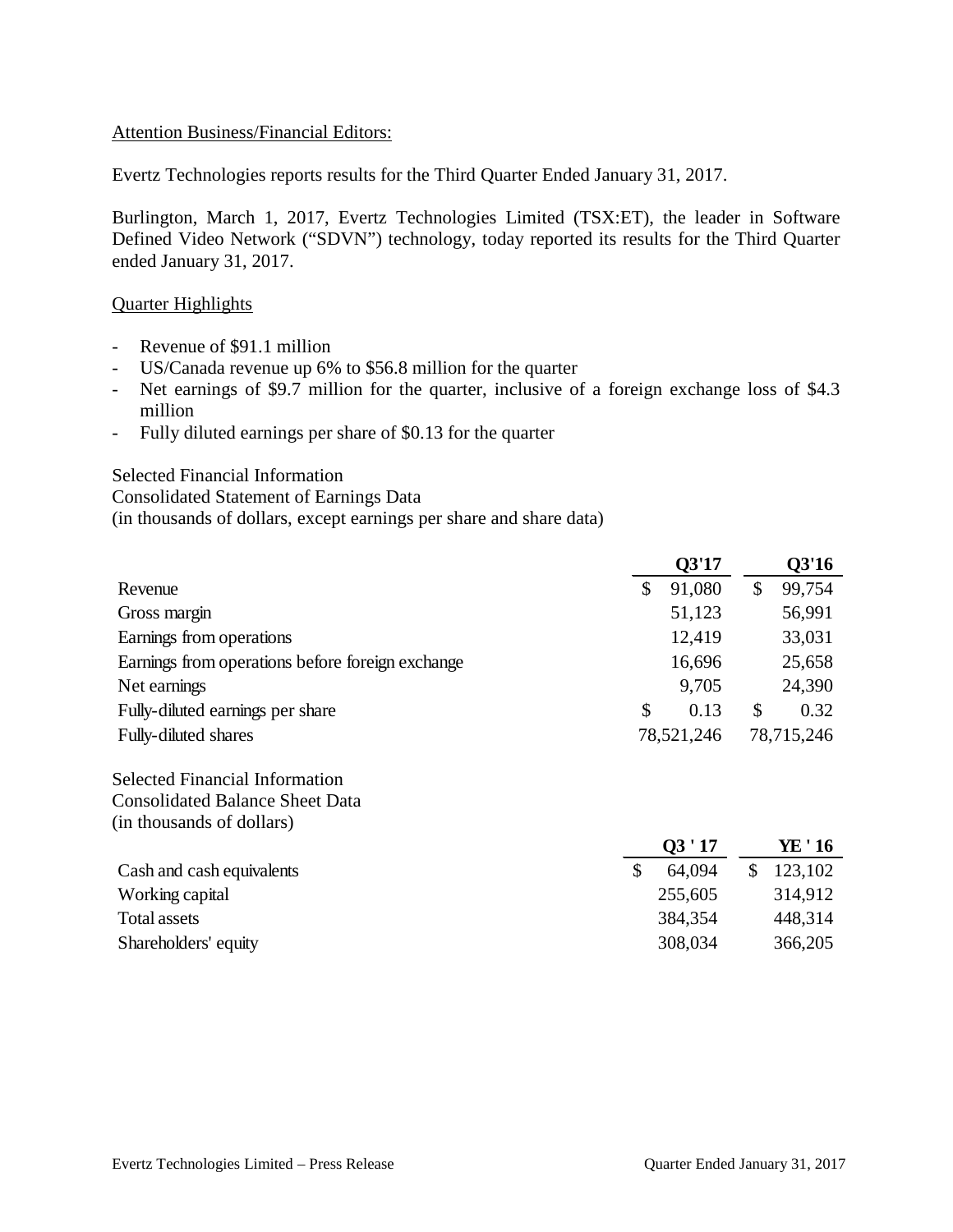## Revenue

For the quarter ended January 31, 2017, revenues were \$91.1 million as compared to revenues of \$99.8 million for the quarter ended January 31, 2016. For the quarter, revenues in the United States/Canada region were \$56.8 million, an increase of 6% as compared to \$53.6 million in the same quarter last year. The International region had revenues of \$34.3 million as compared to \$46.2 million for the quarter ended January 31, 2016.

## Gross Margin

For the quarter ended January 31, 2017 gross margin was \$51.1 million as compared to \$57.0 million in the same quarter last year. Gross margin percentage was approximately 56.1% as compared to 57.1% in the quarter ended January 31, 2016.

## Earnings

For the quarter ended January 31, 2017 net earnings were \$9.7 million as compared to \$24.4 million in the corresponding period last year.

For the quarter ended January 31, 2017 earnings per share on a fully-diluted basis were \$0.13, compared to \$0.32 in the corresponding period last year.

## Operating Expenses

For the quarter ended January 31, 2017 selling and administrative expenses were \$15.5 million as compared to \$15.1 million for the quarter ended January 31, 2016.

For the quarter ended January 31, 2017 gross research and development expenses were \$18.5 million as compared to \$17.2 million in the corresponding period in 2016.

#### Liquidity and Capital Resources

The Company's working capital as at January 31, 2017 was \$255.6 million as compared to \$314.9 million on April 30, 2016.

Cash and cash equivalents were \$64.1 million as at January 31, 2017 as compared to \$123.1 million on April 30, 2016.

Cash generated from operations was \$25.9 million for the quarter ended January 31, 2017 as compared to cash generated of \$49.6 million for the quarter ended January 31, 2016. Before taking into account taxes and the changes in non-cash working capital and current taxes, the Company generated \$13.4 million from operations for the quarter ended January 31, 2017 compared to \$29.8 million for the same period last year.

For the quarter, the Company used \$4.2 million in investing activities largely a result of purchases in capital assets.

For the quarter ended, the Company used cash from financing activities of \$92.2 million which was a result of the payment of dividends of \$96.7 million, partially offset by the issuance of capital stock for \$4.5 million.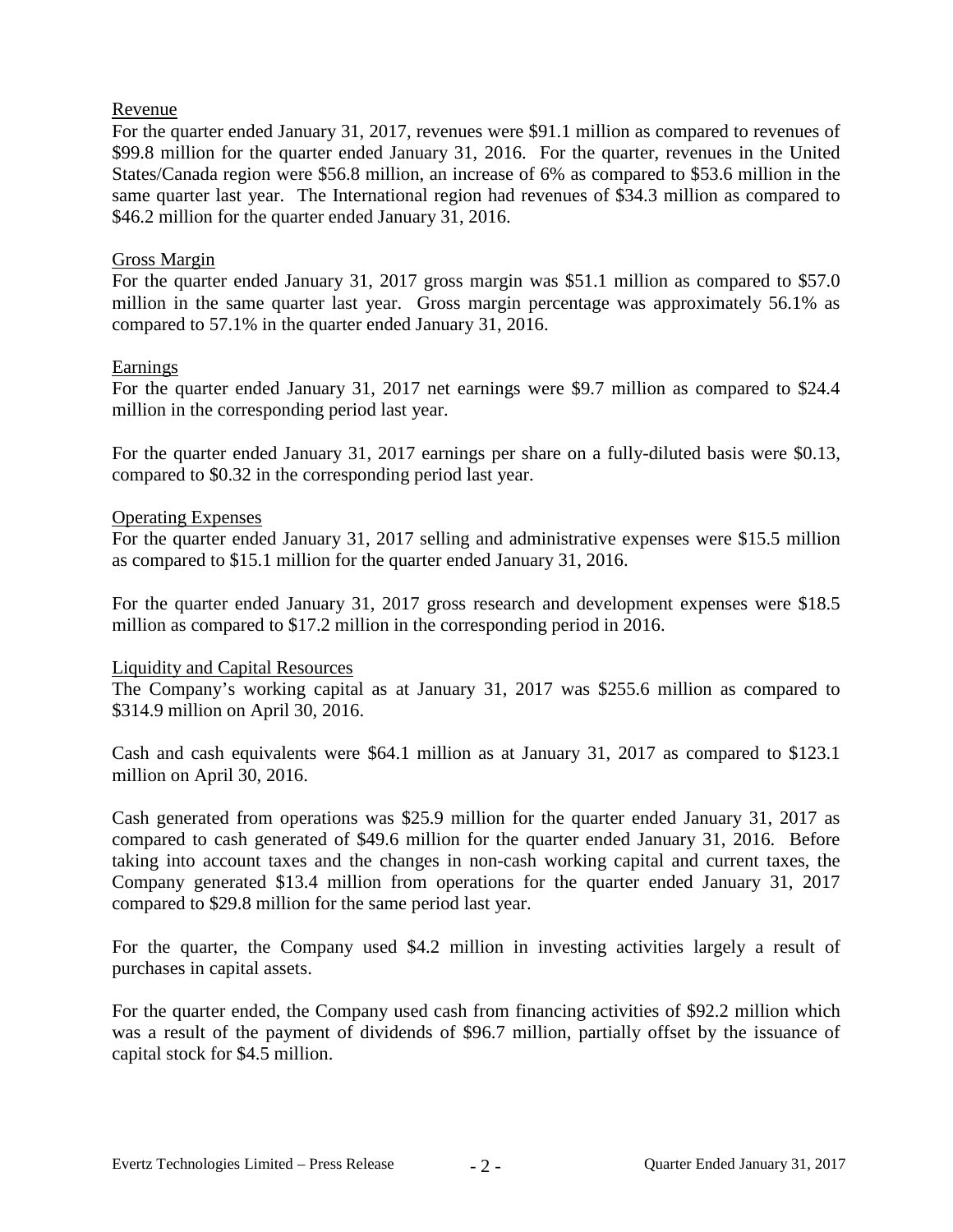## Shipments and Backlog

At the end of February 2017, purchase order backlog was in excess of \$103 million and shipments during the month of February 2017 were \$21 million.

## Dividend Declared

Evertz Board of Directors declared a regular quarterly dividend on March 1, 2017 of \$0.18 per share.

The dividend is payable to shareholders of record on March 10, 2017 and will be paid on or about March 17, 2017.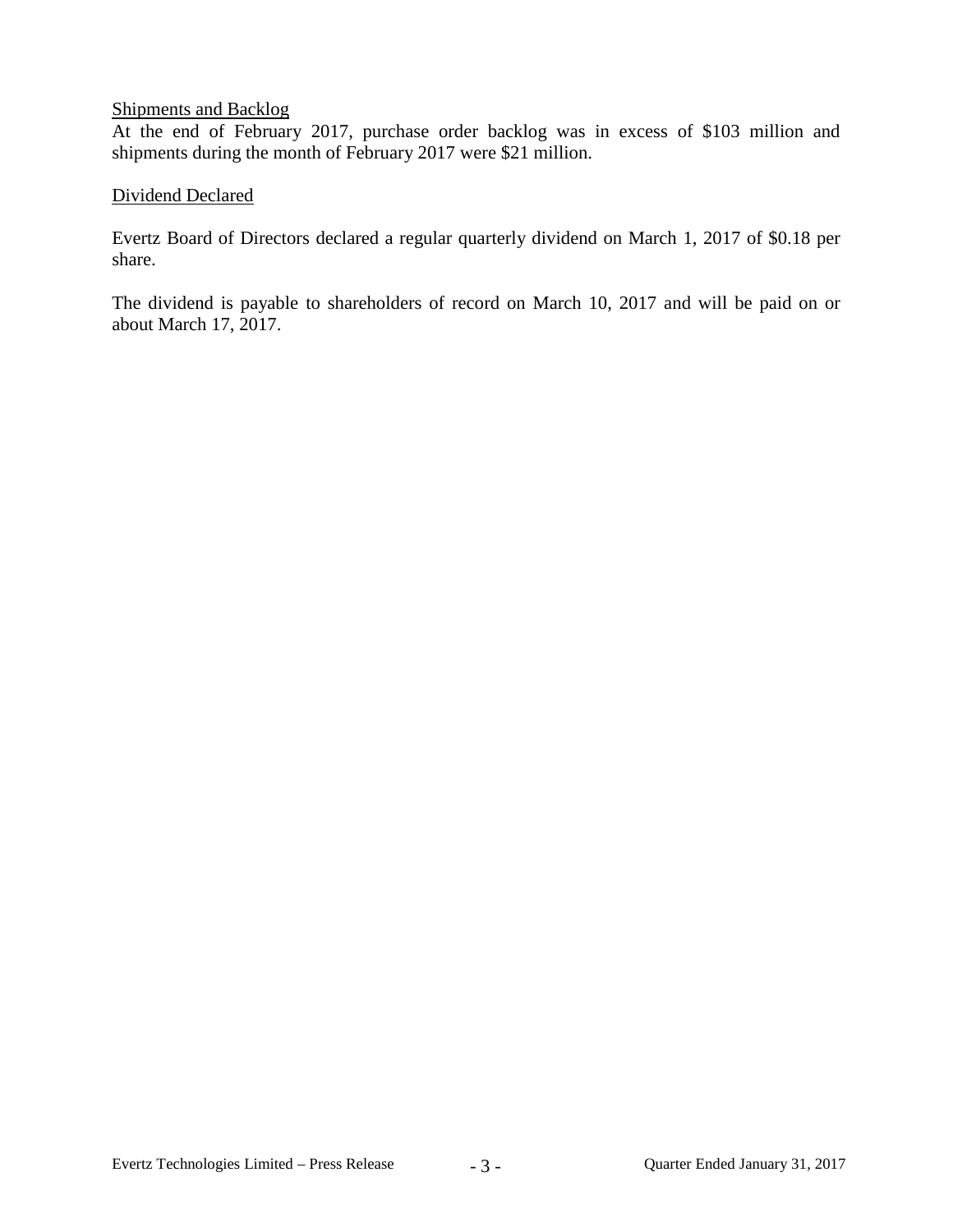# **Selected Consolidated Financial Information**

(in thousands of dollars, except earnings per share and percentages)

|                                                       | Three month period ended |             |                           | Nine month period ended |             |                |    |                |  |
|-------------------------------------------------------|--------------------------|-------------|---------------------------|-------------------------|-------------|----------------|----|----------------|--|
|                                                       |                          | January 31, |                           |                         | January 31, |                |    |                |  |
|                                                       |                          | 2017        |                           | 2016                    |             | 2017           |    | 2016           |  |
| Revenue                                               | \$                       | 91,080      | $\boldsymbol{\mathsf{S}}$ | 99,754                  | \$          | 277,698        | \$ | 285,183        |  |
| Cost of goods sold                                    |                          | 39,957      |                           | 42,763                  |             | 119,598        |    | 122,829        |  |
| Gross margin                                          |                          | 51,123      |                           | 56,991                  |             | 158,100        |    | 162,354        |  |
| Expenses                                              |                          |             |                           |                         |             |                |    |                |  |
| Selling and administrative                            |                          | 15,529      |                           | 15,121                  |             | 45,704         |    | 44,750         |  |
| General                                               |                          | 2,567       |                           | 1,502                   |             | 6,534          |    | 4,740          |  |
| Research and development                              |                          | 18,484      |                           | 17,229                  |             | 53,757         |    | 49,608         |  |
| Investment tax credits                                |                          | (2,153)     |                           | (2,519)                 |             | (7,213)        |    | (7, 414)       |  |
| Foreign exchange loss (gain)                          |                          | 4,277       |                           | (7, 373)                |             | (5,777)        |    | (14, 452)      |  |
|                                                       |                          | 38,704      |                           | 23,960                  |             | 93,005         |    | 77,232         |  |
| Earnings before undernoted                            |                          | 12,419      |                           | 33,031                  |             | 65,095         |    | 85,122         |  |
| Finance income                                        |                          | 658         |                           | 117                     |             | 1,438          |    | 455            |  |
| Finance costs                                         |                          | (74)        |                           | (128)                   |             | (196)          |    | (450)          |  |
| Other income and expenses                             |                          | (225)       |                           | 211                     |             | (188)          |    | 361            |  |
| Earnings before income taxes                          |                          | 12,778      |                           | 33,231                  |             | 66,149         |    | 85,488         |  |
| Provision for (recovery of) income taxes              |                          |             |                           |                         |             |                |    |                |  |
| Current                                               |                          | 2,550       |                           | 7,344                   |             | 18,191         |    | 23,312         |  |
| Deferred                                              |                          | 523         |                           | 1,497                   |             | (1,130)        |    | (431)          |  |
|                                                       |                          | 3,073       |                           | 8,841                   |             | 17,061         |    | 22,881         |  |
|                                                       |                          |             |                           |                         |             |                |    |                |  |
| Net earnings for the period                           | \$                       | 9,705       | \$                        | 24,390                  | \$          | 49,088         | \$ | 62,607         |  |
| Net earnings attributable to non-controlling interest |                          | 68          |                           | 165                     |             | 475            |    | 485            |  |
| Net earnings attributable to shareholders             |                          | 9,637       |                           | 24,225                  |             | 48,613         |    | 62,122         |  |
| Net earnings for the period                           | \$                       | 9,705       | $\mathbb{S}$              | 24,390                  | \$          | 49,088         | \$ | 62,607         |  |
| Earnings per share                                    |                          |             |                           |                         |             |                |    |                |  |
| <b>Basic</b>                                          | \$                       | 0.13        | \$                        | 0.33                    | \$          | 0.65           | \$ | 0.83           |  |
| Diluted                                               | \$                       | 0.13        | \$                        | 0.32                    | \$          | 0.65           | \$ | 0.83           |  |
|                                                       |                          |             |                           |                         |             |                |    |                |  |
| <b>Consolidated Balance Sheet Data</b>                |                          |             |                           |                         |             | As at<br>As at |    |                |  |
|                                                       |                          |             |                           | <b>January 31, 2017</b> |             |                |    | April 30, 2016 |  |
| Cash and cash equivalents                             |                          |             | \$                        | 64,094                  |             | \$             |    | 123,102        |  |
| Inventory                                             |                          |             | \$                        | 172,694                 |             | \$             |    | 155,957        |  |
| Working capital                                       |                          |             | \$                        | 255,605                 |             | \$             |    | 314,912        |  |
| Total assets                                          |                          |             | \$                        | 384,354                 | \$          |                |    | 448,314        |  |
| Shareholders' equity                                  |                          |             | \$                        | 308,034                 |             | \$             |    | 366,205        |  |
| Number of common shares outstanding:                  |                          |             |                           |                         |             |                |    |                |  |
| Basic                                                 |                          |             |                           | 75,715,246              |             |                |    | 74,188,746     |  |
| Fully-diluted                                         |                          |             |                           | 78,521,246              |             |                |    | 78,595,246     |  |
| Weighted average number of shares outstanding:        |                          |             |                           |                         |             |                |    |                |  |
| <b>Basic</b>                                          |                          |             |                           | 75,530,630              |             |                |    | 74,360,423     |  |
| Fully-diluted                                         |                          |             |                           | 75,666,776              |             |                |    | 74,843,493     |  |